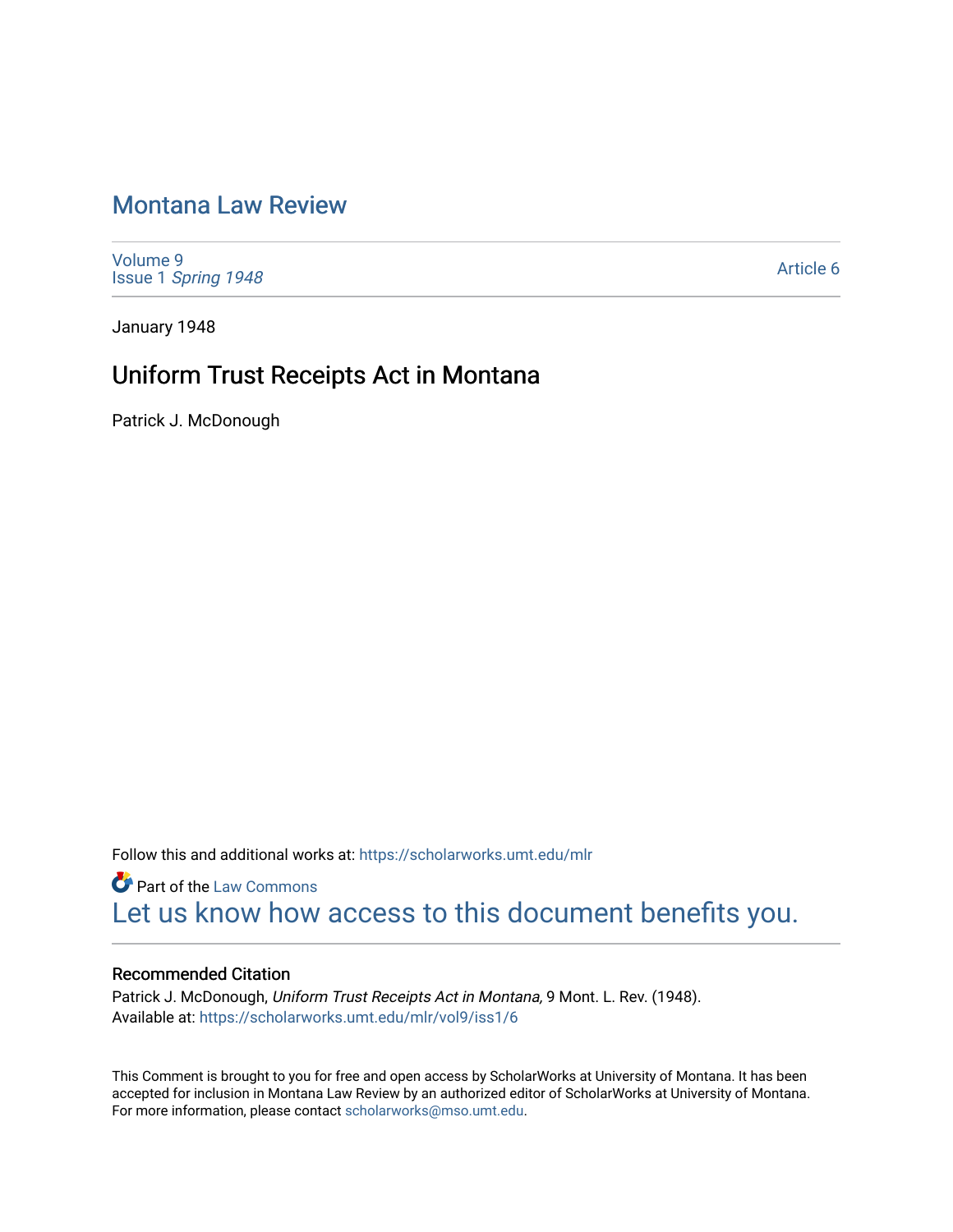# **Uniform Trust Receipts Act in Montana**

The Uniform Trust Receipts Act was passed in Montana **by** the 1945 legislature,<sup>1</sup> and because the act is new to this jurisdiction there are no cases of interpretation by the Montana Supreme Court. This article is written in order to acquaint persons interested in purchase-finance agreements with the Uniform Trust Receipts Act, with the validity of the transaction as against creditors of the trustee, and with the enforcement of the bi-partite trust receipt under the Act as compared with the common law rule of the necessity of having title derived from a third party.

The history of the modern trust receipts transaction shows this type of financing instrument is of comparatively modem innovation. One of the earliest cases involving the trust receipt was *Fletcher v. Morey,2* a decision rendered by Justice Storey in the Federal District Court of Massachusetts. The plaintiff had loaned money to the bankrupt for the purchase of goods under his agreement to pledge his property bond as security for the loan and, meantime, to hold the bill of lading and other documents for the plaintiff's account. After having disposed of part of the goods he became bankrupt, and his assignee in bankruptcy held part of the goods and the proceeds of the other parts sold. The plaintiff brought an action in equity to establish a lien on the property and proceeds in the assignee's hands. Judge Storey upheld the bill and gave the property to the plaintiff. He spoke of the case as an "equitable lien" without determining whether it was an equitable pledge or mortgage and held in principle that it was enforceable against all except bona fide purchasers from the bankrupt for valuable consideration and without notice.<sup>3</sup>

Equitable mortgages of realty had long been enforced, but this appears to be one of the earliest cases in which an analogous equitable right was recognized and considered with respect to personality.4 The first reported case where the term "trust receipt" was used appears to *be* Barry *v Bonninger* in 1876. <sup>5</sup>

iCh. 147, LAWS OF MONTANA 1945. 2Fletcher v. Morey, 2 Storey 555. 3Frederick, The Trust Receipt as Security, 22 **COLUM. L.** REV. 409. <sup>4</sup> Supra, note 2. 6 Borry v. Bonninger **(1876)** 46 **Md. 59.**

27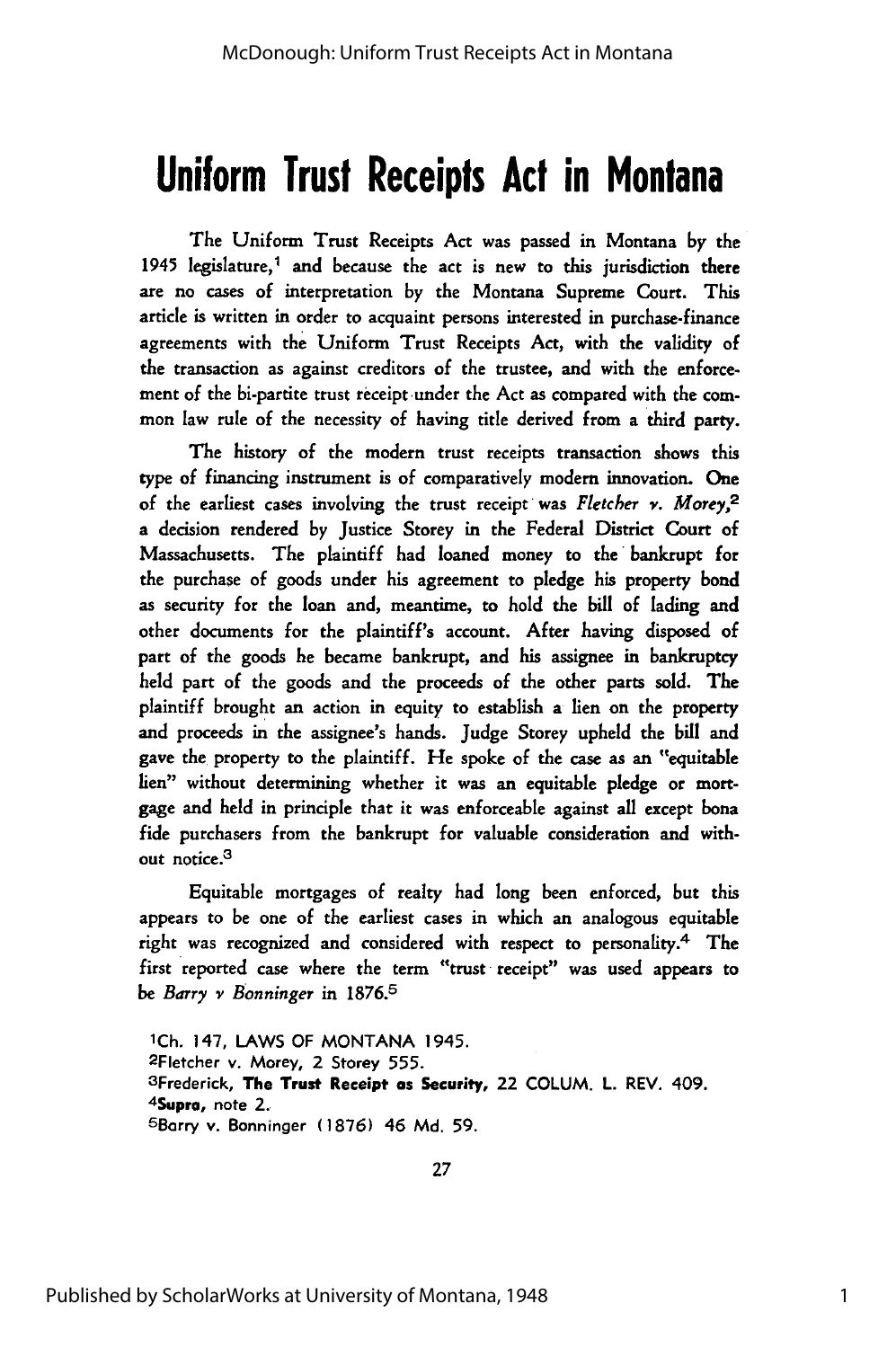28

#### MONTANA LAW REVIEW

Following Justice Storey's decision in **1848,** which upheld an equitable lien on personality, we find an immediate widespread use of this type of financing instrument in the American importation trade. The way the early American traders used this type of security transaction was as follows: An importer not having sufficient ready cash would apply to a bank who in turn would negotiate with a shipper **in** a foreign country, the latter making the bill of lading to the order of the bank. The shipper would also draw a draft on the bank. When the merchandise arrived in this country the importer would sign a trust receipt instrument, return it to the bank and the bank would give the bill of lading to the importer who would then be able to procure the goods from the carrier. The importer would be required to pay only a portion of the actual value of the goods and the bank would release the goods to the trustee, the importer. The advantage in this was that a small businessman could carry on his business without actually investing all his money in merchandise, and would be able to resell the goods and upon such sale the bank, the entrustre, would recover its money.

The advantage of the trust receipts as a financial device in **aid** of business was pointed out in the case of *Century Throwing Co. v. Mullers6*

"We can readily understand how the business of foreign importation by merchants and especially by manufacturers is facilitated and enlarged by making available to those of small means the credit of banking capital. The business of importation is thus extended, by not being confined to those concerns having large capital and established foreign credit."

The trust receipt is spawned from the need for credit on the one hand and the need for security other than the personal liability of the borrower on the other.<sup>7</sup>

The use of the trust receipt in our modern day complicated business methods can best be shown by using the automobile industry as an **ex**ample. The automobile manufacturers, whose primary business is the production of automobiles and who for various reasons do not like to enter the field of financing, find this a very easy method of financing the sale of their automobiles to their various dealers. For instance, a car dealer here in Montana wishing to purchase automobiles from the manufacturer in Detroit and not having sufficient money to pay cash

6Century Throwing Co. v. Muller (C.C.A. **2d 1912) 197** F. **262.** 7Frederick, **The Trust Receipt** as **Security,** 22 **COLUM.** L. REV. **395.**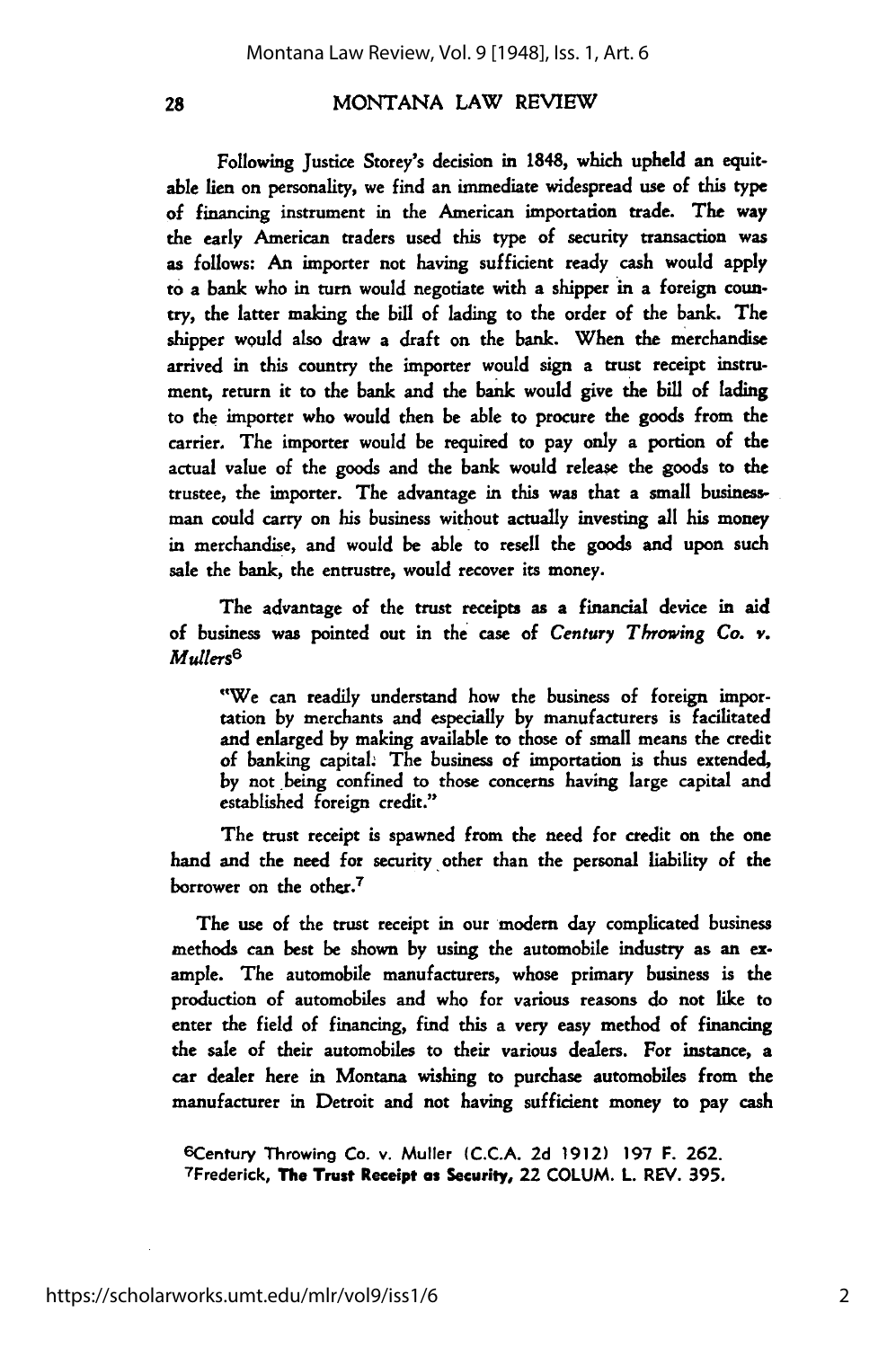#### NOTE AND COMMENT

for the cars, or not willing to tie up all his ready cash in the cars until after each is sold may find the trust receipt transaction very convenient, The dealer, trustee, orders cars from the manufacturer in Detroit, who requires full payment for such cars. The dealer has a finance company pay the manufacturer for the cars, the manufacturer ships the cars by carrier to the dealer here in Montana, taking from the carrier an order bill of lading. The manufacturer then sends the bill of lading with sight drafts attached to the finance company, who pays the drafts when the cars arrive at their destination. The dealer upon being notified has the finance company release to him the bill of lading so that he may take possession of the cars. The dealer pays a percentage down on the cars at this time, usually fifteen to twenty per cent of the purchase price, and executes to the finance company a note for the balance. The finance company upon giving the bill of lading to the dealer simultaneously receives a trust receipt in return.

The trust receipt usually allows the dealer to take possession of the cars and place them on display. This also allows the dealer the power to resell. The risk of loss is placed on the dealer. The finance company has the power to have the cars returned to them at any time and the dealer agrees to hold the proceeds of the sale in trust for the finance company.

Perhaps the most important advantage of this type of transaction originally was that recording was not required in order to protect the entruster. More recently some states have passed laws requiring this type of business transaction to be recorded under the chattel mortgage recording statutes or to be recorded as a conditional sales contract.

In considering the Uniform Trust Receipts Act it is imperattve to consider the following definitions:

In Section 1 of the Uniform Trust Receipts Act,<sup>8</sup> "entruster" means the person who has, or directly or **by** agent takes, a security interest in goods, documents or instruments under a trust receipt transac. tion, and any successor in interest of such person. A person in the business of selling goods or instruments for a profit, who at the outset of the transaction has, as against the buyer, general property in such goods or instruments and who sells the same to the buyer on credit, retaining title or other security interest under a purchase money mortgage or a conditional sales contract or otherwise, is excluded.

<sup>8</sup> Supra, note **1.**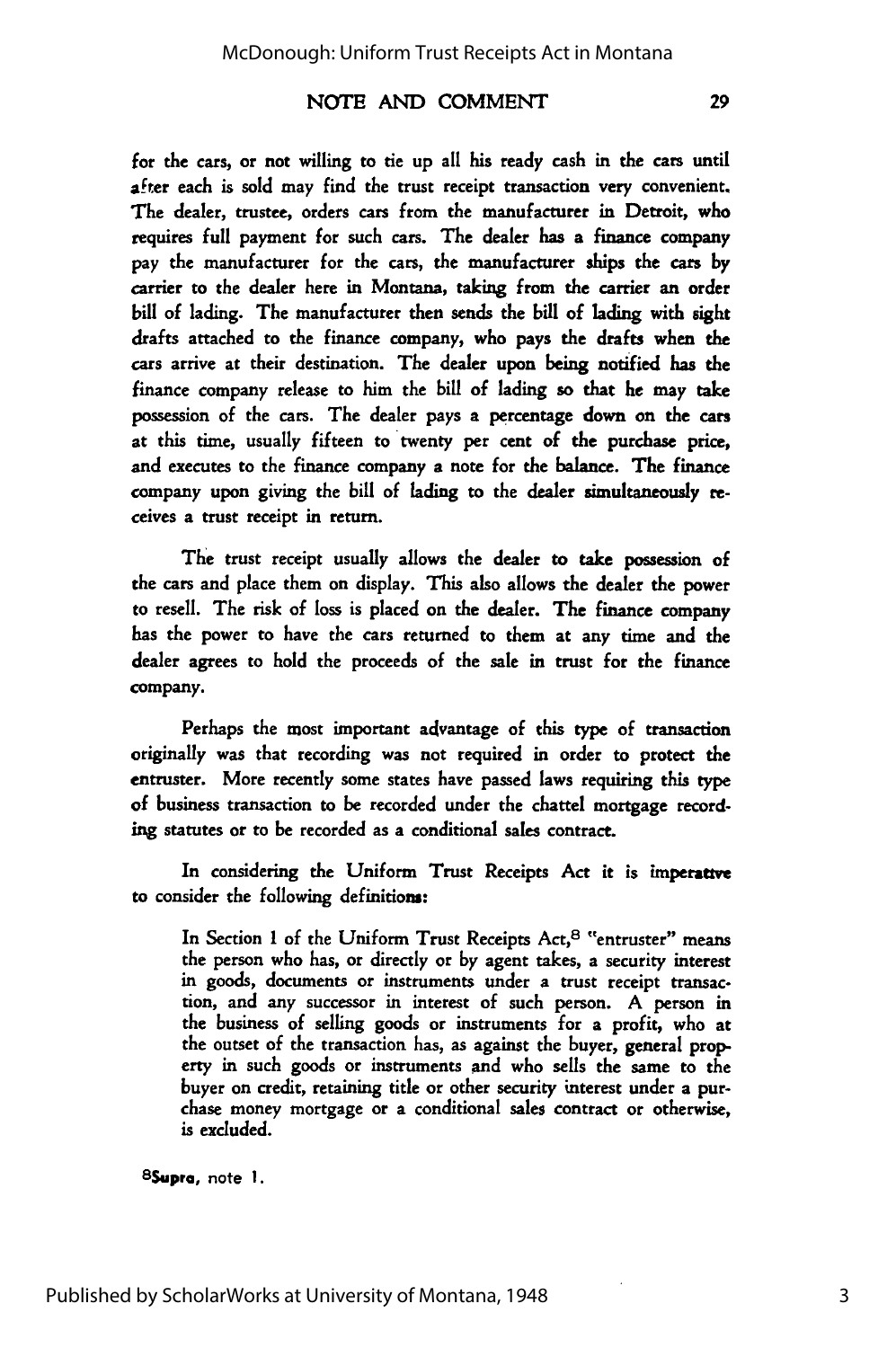#### 30

#### MONTANA LAW REVIEW

"Trustee" means the person having or taking possession of goods, documents or instruments under a trust receipt transaction and any successor in interest of such person.

The important parts of the act which will affect the general public and be of most interest to creditors of the trustee when attempting to levy or attach property in the trustee's hands are the following sections of the Uniform Trust Receipts Act, although a bona fide purchaser even in thirty days would be protected against the entruster since the trustee is given a power of sale in the agreement:

#### Section 7:

"If the entruster within the period of thirty days files as in this act provided, such filing shall be effective to preserve his security interest in documents or goods against all persons."

Section **7** (2):

"The taking of possession by the entruster shall, so long as such possession is retained, have the effect of filing in the case of goods or documents and of notice of the entruster's security interest to all persons, in the case of instruments."

Section 8:

"The entruster's security interest in goods, documents or intsruments under the written terms of a trust receipt transaction shall without any filing be valid as against all creditors of the trustee with or without notice, for thirty days after delivery of the goods, documents or instruments, to the trustee and thereafter except as in this act otherwise provided."

"But where the trustee at the time of the trust receipt transaction has and retains instruments the thirty days shall be reckoned from the time such instruments are actually shown to the entruster or from the time that the entruster gives new value under the transaction, which ever is prior."

How the various state recording acts affected the trust receipt was a rather interesting study prior to the Uniform Act. Some states required the instrument to be recorded as a chattel mortgage, and others required it to be recorded as a conditional sales contract. Perhaps the larger number of states regarded it as a unique security device analogous to a bailment and agency, or factoring assignment requiring no recording. The Uniform Trust Receipts Act is a compromise, for it recognizes that most such financing is short term and that recording and releasing therefrom as sales are made will be quite inconvenient accordingly. Section thirteen of the Uniform Trust Receipts Act<sup>9</sup> as stated below disposes

<sup>9</sup> Supra, note **1.**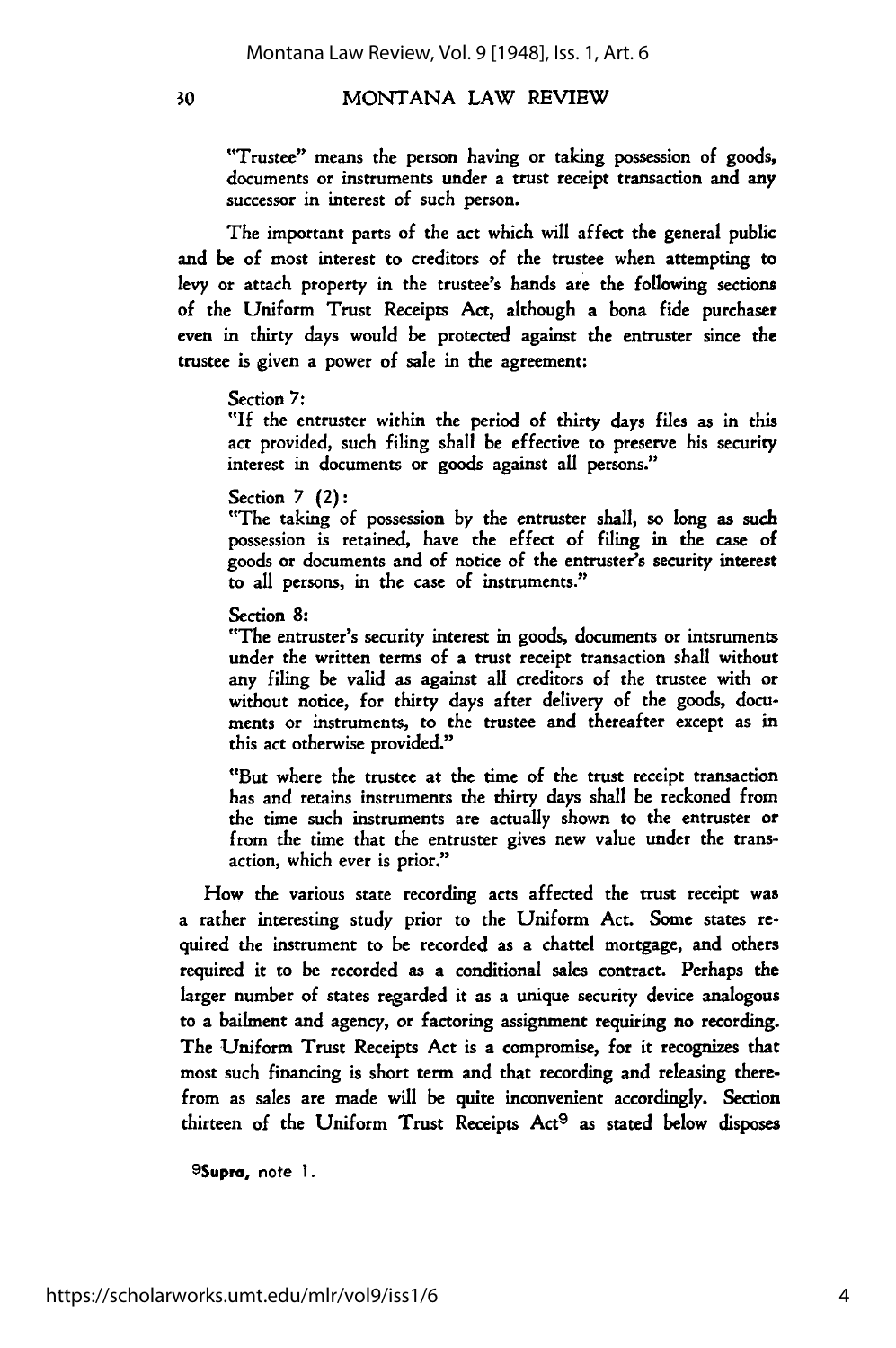#### NOTE AND COMMENT

"(a) a designation of the entruster and trustee, and the chief place of business of each within this State, if any and if the **en**truster has no place of business within the state, a designation of his chief place of business outside the state and,

(b) a statement that the entruster is engaged, or expects to be engaged in financing, under trust receipt transactions, the acquisition of goods by the trustee, and,

(c) a description of the kind or kinds of goods covered or to be covered by such financing."

The statement may also be filed with the registrar of motor vehicles or county clerk and recorder depending on type of goods financed and the recording is good for one year.

Prior to the Uniform Trust Receipts Act the only instance where the security title of a trust receipt holder would prevail over a creditor of the trustee was where the title was derived from someone other than the trustee. Where the title of the security holder was derived from a trustee the transaction was treated as being similar to a chattel mortgage and subject to the chattel mortgage recording statutes or void as to creditors of the trustee.

A recent California case, <sup>10</sup>*Chichester v. Commercial Credit Co.,* as interpreted by the Supreme Court of that state shows how the bipartite trust receipt act is enforceable and will protect the entruster from the creditors of the trustee. In this case the plaintiff, trustee in bankruptcy for the estate of X, an automobile dealer, sued the Commercial Credit Co., defendant, alleging that the automobile dealer had executed trust receipts to the defendant in order to finance the purchase of automobiles.

The bankrupt as a dealer purchased two types of automobiles, Plymouths and Chryslers. For the Plymouths the bankrupt would sign trust receipts together with promissory notes in the office of the defendant finance company, and the finance company would call the office of the manufacturer who would deliver the property to the dealer, X. When purchasing the Chrysler cars, X would place the order with the Chrysler Corporation in Detroit and after payment of the purchase price

1OChichester v. Commercial Credit Co. (1940) 99 P. (2d) 1083.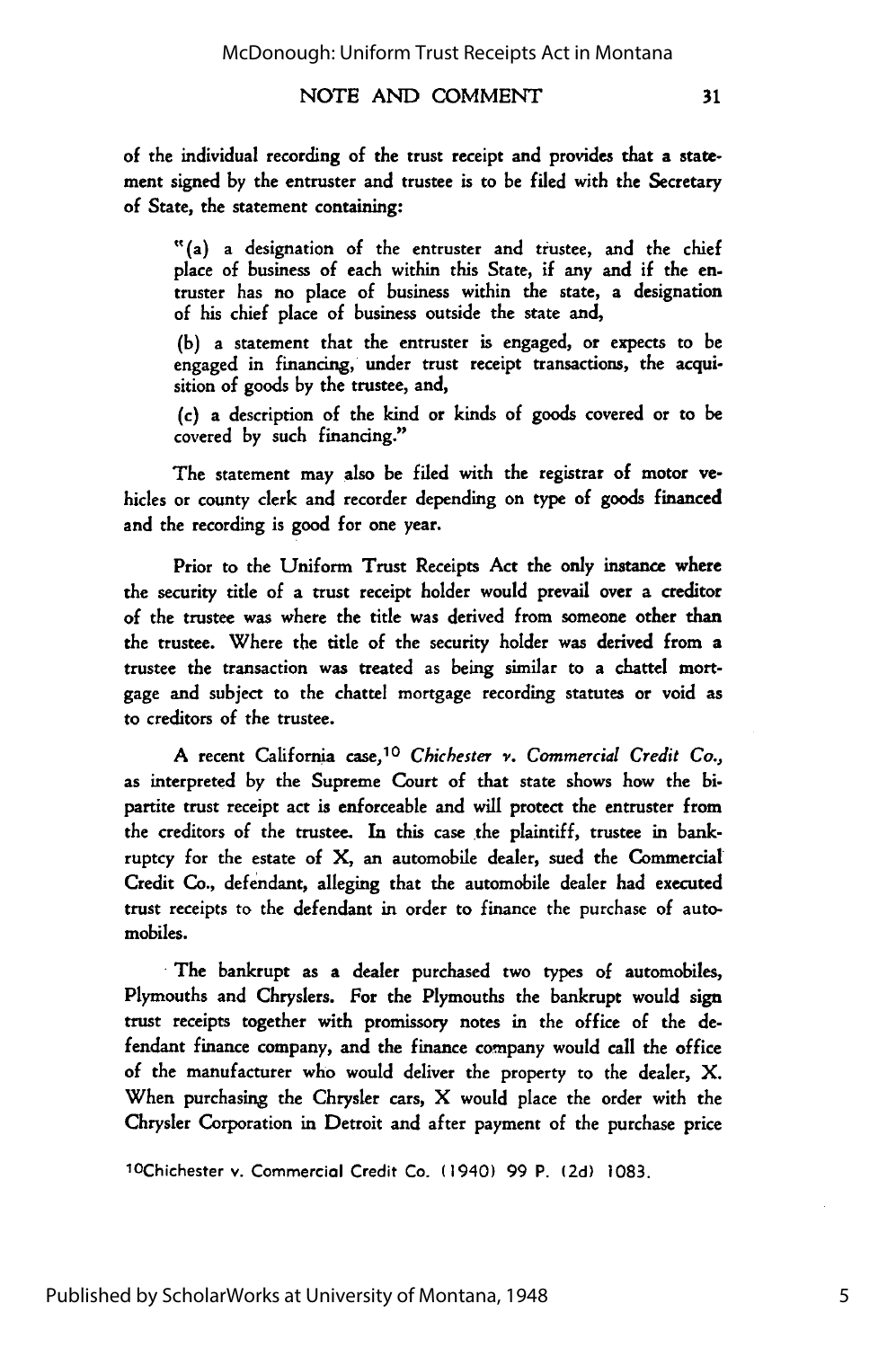#### MONTANA LAW REVIEW

by the defendant, the automobiles were shipped to X, but the bills of lading were made out and sent directly to the defendant. After X **had** signed trust receipts for the automobiles together with promissory notes in the same amounts as the trust receipts, defendant delivered the bills of lading to X. In each instance the full purchase price of the automobiles plus freight was paid by the entruster directly to the Chrysler Corporation.

The trust receipts involved were agreements whereby X agreed to hold the designated automobiles in trust for the defendants, defendant agreeing that the trustee might sell the automobiles for not less than a minimum price, providing an equal amount of money was immediately delivered to the defendant. It was further agreed that the defendant could repossess said automobiles at any time.

The plaintiff contended that title to the automobiles never vested in the defendant and that in reality the so-called "trust receipt" was a chattel mortgage and void for failure to comply with the California Chattel Mortgage Recording Act.<sup>11</sup> The court refused to uphold the plaintiff's contention that the repossession by the defendant of the automobiles which the bankrupt held under the trust receipt was a preference in violation of **U.** S. Bankruptcy Act 12 and upheld the bi-partite trust receipt as the Uniform Trust Receipts Act<sup>13</sup> provides.

Still a more recent case than the Chichester case, decided in 1940, is the California case of *C. I. T. Corporation v. Commercial Bank of Patterson.14* The court held on the enforcement of the bi-partite trust receipt transaction that it was provided for in the Uniform Trust **Re**ceipts Act. A retail automobile dealer had possession, but not title to automobiles purchased by him for which trust receipts were executed to the finance company, which had title and right to repossess the automobiles at its pleasure. The finance company's claim to the automobiles was superior to that of the bank from which the dealer borrowed money secured by bill of sale covering the same automobiles, because the dealer's possession was insufficient to give rise to a valid trust receipt transaction between dealer and bank. Thus the validity of the bi-partite trust receipt under the Uniform Trust Receipts Act was further estab-

11Cal. Civil Code 1937, §3440. 1220 **STAT.** 99 **(.1878), 11** U.S.C.A. 496 sub o. 13 Cal. Civil Code 1937, §3014. 14C.I.T. Corporation v. Commercial Bank of Patterson (1944) 149 P. (2d) 439.

 $32$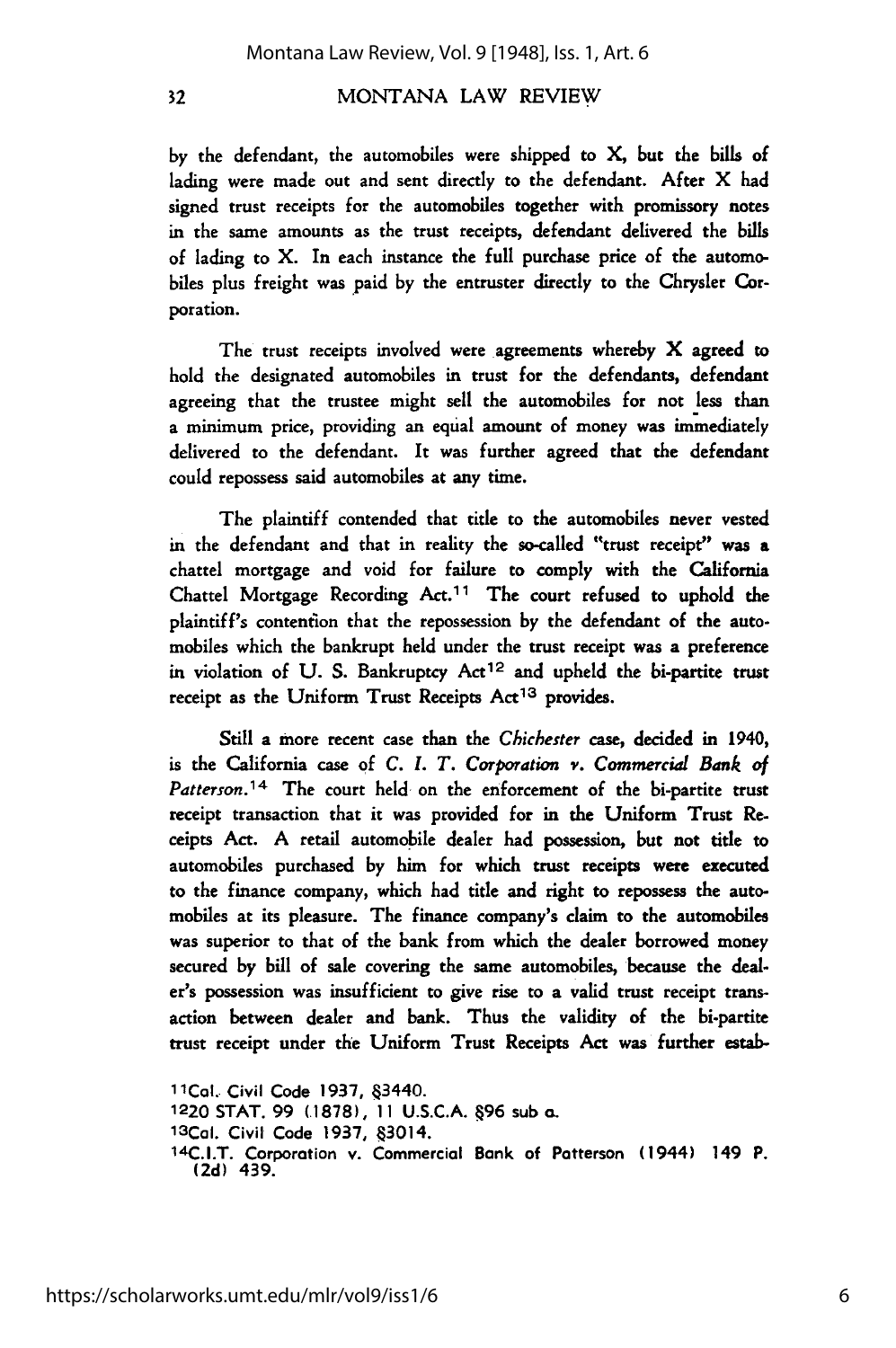#### NOTE AND COMMENT

lished. This court said in regards to a trust receipt as compared with other security devices as follows:

"While the security interest afforded by a trust receipt prior to the enactment of the Uniform Law was somewhat similar to many other forms of chattel security, it may be distinguished from such transactions as a mortgage, pledge, or condition of sale. In the case of a mortgage a lien is given by the mortgagor to the mortgagee in order to secure the latter for the performance of an obligation by the mortgagor, who retains possession of the property. The trust receipt does not conform to a pledge since in the case of a pledge the security depends upon the possession of the goods by the person secured whereas in the case of a trust receipt the entrustor does not have possession of the goods. In the case of a conditional sale, possession may not ordinarily be retaken until there is a default in the contract; whereas under a trust receipt transaction possession may be taken at any time, in the case of a chattel mortgage title is found in the mortgagee prior to the mortgage."

What constitutes a trust receipt transaction may best be shown **by** the following sections of the act. <sup>15</sup>

Section 2. . Subdivision 1. "A trust receipt transaction within the meaning of this act is any transaction which an entruster and a trustee are parties, for one of the purposes set forth in subdivision 3, whereby

(a) the entruster or any third person delivers to the trustee goods, documents or instruments in which the entruster (i) prior to the transaction has, or for new value (ii) by the transaction acquires (iii) as a result thereof is to acquire promptly, a security interest; or **. . .**

(ii) be prusuant to a prior or concurrent written and signed agreement of the trustee to give such a writing.

"The security interest of the entruster may be derived from the trustee or from any other person, and by pledge or by transfer of title or otherwise.

"If the trustee's rights in the goods, documents or instruments are subject to a prior trust receipt transaction, or to a prior equitable pledge, section **9** and section **3,** respectively, of this act, determine the priorities."

To date, the trust receipt has not been widely used in Montana. The passage of the Uniform Trust Receipts Act should see a greatly

**16Supra,** note **1.**